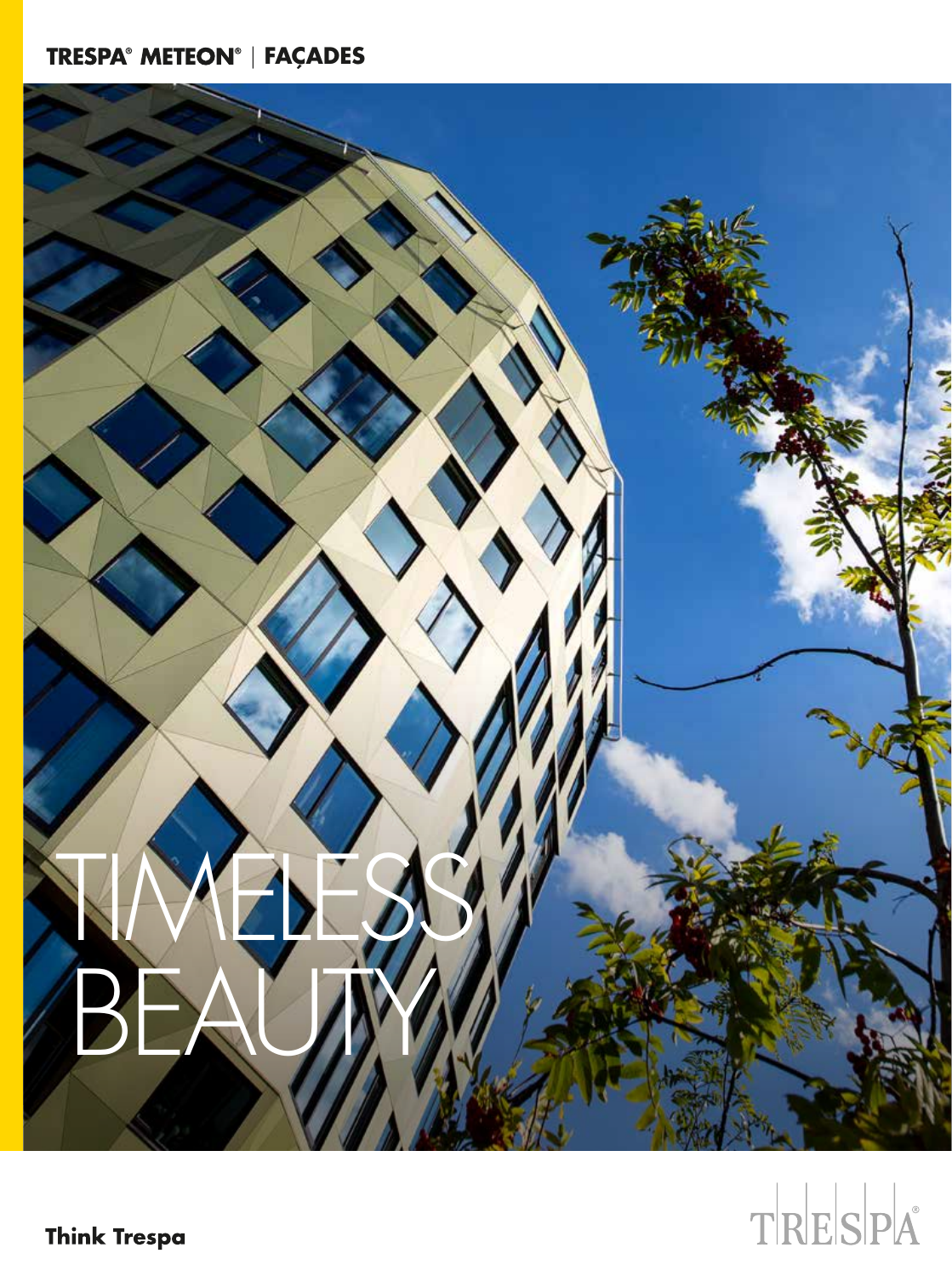### **TRESPA® METEON®**

UNI COLOURS

| A28.2.1           | A22.3.1         | A24.0.3    | A23.0.4               | A22.2.4        | A22.2.1            | A21.1.0        |
|-------------------|-----------------|------------|-----------------------|----------------|--------------------|----------------|
| Aquamarine        | Ocean Grey      | Polar Blue | Mineral Blue          | Powder Blue    | <b>Bluish Grey</b> | Winter Grey    |
| A32.2.1           | A24.4.1         | A22.1.6    | A22.4.4               | A21.5.4        | A22.6.2            | A20.2.3        |
| Translucent Green | Steel Blue      | Royal Blue | <b>Brilliant Blue</b> | Cobalt Blue    | Dark Denim         | Light Viola    |
| A30.3.2           | A35.4.0         | A28.6.2    | A26.5.4               | A20.7.2        | A21.7.0            | A20.5.2        |
| Verdigris         | Cactus Green    | Mid Green  | Pacific               | Dark Blue      | Steel Grey         | Lavender Blue  |
| A37.2.3           | A33.3.6         | A32.7.2    | A34.8.1               | A90.0.0        | A25.8.1            | A05.5.0        |
| Spring Green      | Brilliant Green | Dark Green | Forest Green          | Black          | Anthracite Grey    | Quartz Grey    |
| A03.1.0           | A37.0.8         | A36.3.5    | A08.8.1               | A14.7.2        | A11.8.0            | A06.7.1        |
| Pastel Grey       | Lime Green      | Turf Green | Dark Brown            | Deep Red Brown | Ceramic Greige     | Natural Greige |

## **PROJECT COLOURS**

For the Meteon® Uni Colours Trespa is happy to create panels in bespoke colours for your project. Almost anything is possible, just tell us what you need. For more information please contact your local Trespa representative.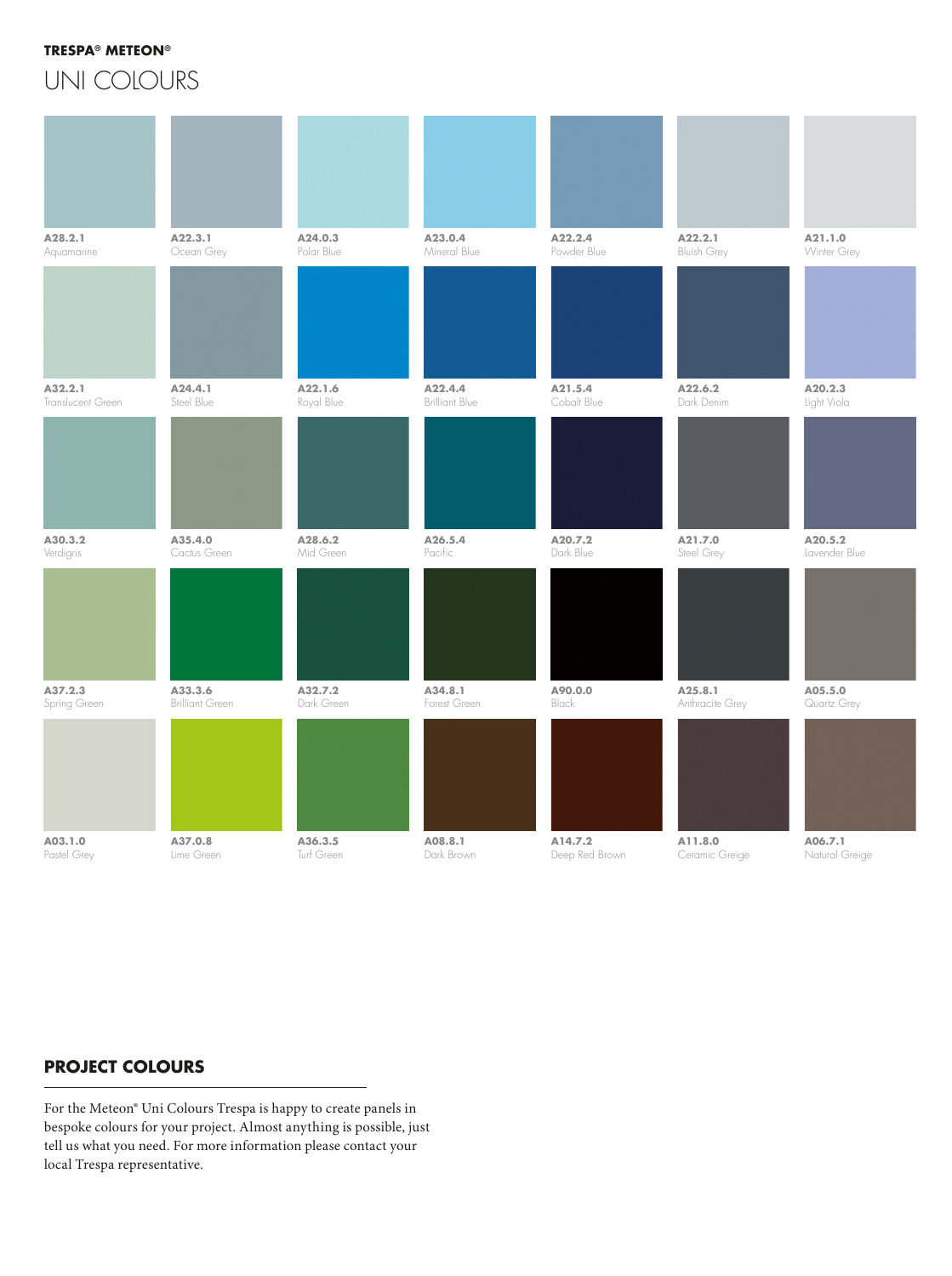| A03.4.0<br>Silver Grey    | A08.3.1<br>Stone Grey  | A05.1.0<br>Papyrus White | A04.0.0<br>Cream White  | A04.0.1<br>Pearl Yellow | A03.0.0<br>White       | A05.0.0<br>Pure White   |
|---------------------------|------------------------|--------------------------|-------------------------|-------------------------|------------------------|-------------------------|
|                           |                        |                          |                         |                         |                        |                         |
| A21.5.1<br>Mid Grey       | A08.2.1<br>Mid Beige   | A05.1.1<br>Stone Beige   | A07.1.1<br>Sand         | A05.1.2<br>Champagne    | A04.0.2<br>Pale Yellow | A05.1.4<br>Sun Yellow   |
|                           |                        |                          |                         |                         |                        |                         |
| A16.5.1<br>Mauve          | A11.4.4<br>English Red | A08.4.5<br>Rusty Red     | A09.6.4<br>Mahogany Red | A12.6.3<br>Wine Red     | A12.3.7<br>Carmine Red | A10.4.5<br>Sienna Brown |
|                           |                        |                          |                         |                         |                        |                         |
| A10.6.1<br>Taupe          | A10.3.4<br>Terra Cotta | A06.3.5<br>Ochre         | A08.2.3<br>Salmon       | A10.1.8<br>Red Orange   | A12.1.8<br>Passion Red | A17.3.5<br>Cyclam       |
| A06.5.1<br>Toscana Greige | A04.1.7<br>Gold Yellow | A04.0.5<br>Zinc Yellow   | A41.0.6<br>Mojito Green |                         |                        |                         |



A21.5.4 Cobalt Blue **SATIN** 



A12.3.7 Carmine Red **SATIN** 



A06.5.1 Toscana Greige **ROCK**



A25.8.1 Anthracite Grey **ROCK**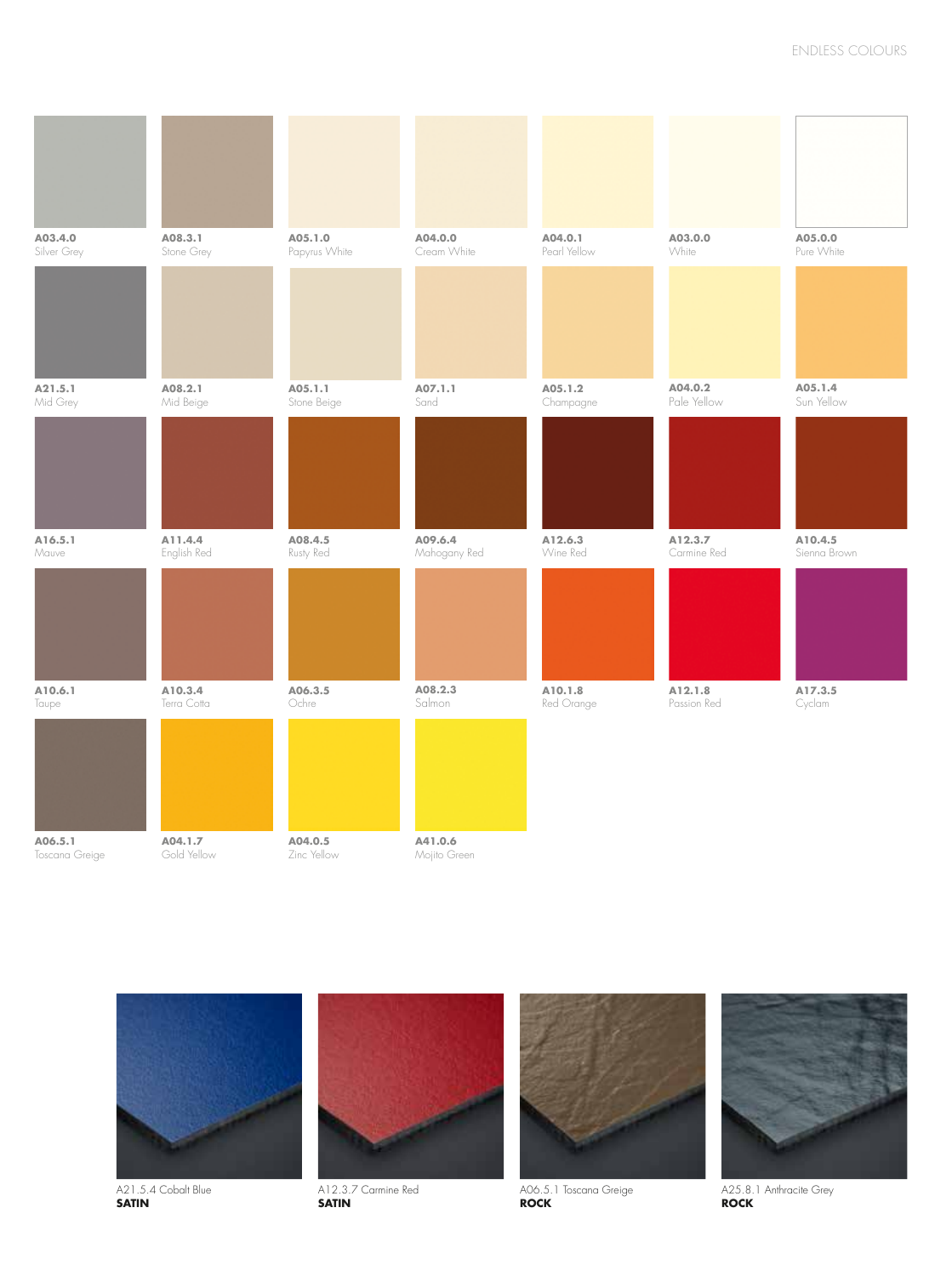#### **TRESPA® METEON®**

# WOOD DECORS





NW19 Dark Mahogany **SATIN** 



NW22 Slate Wood **MATT**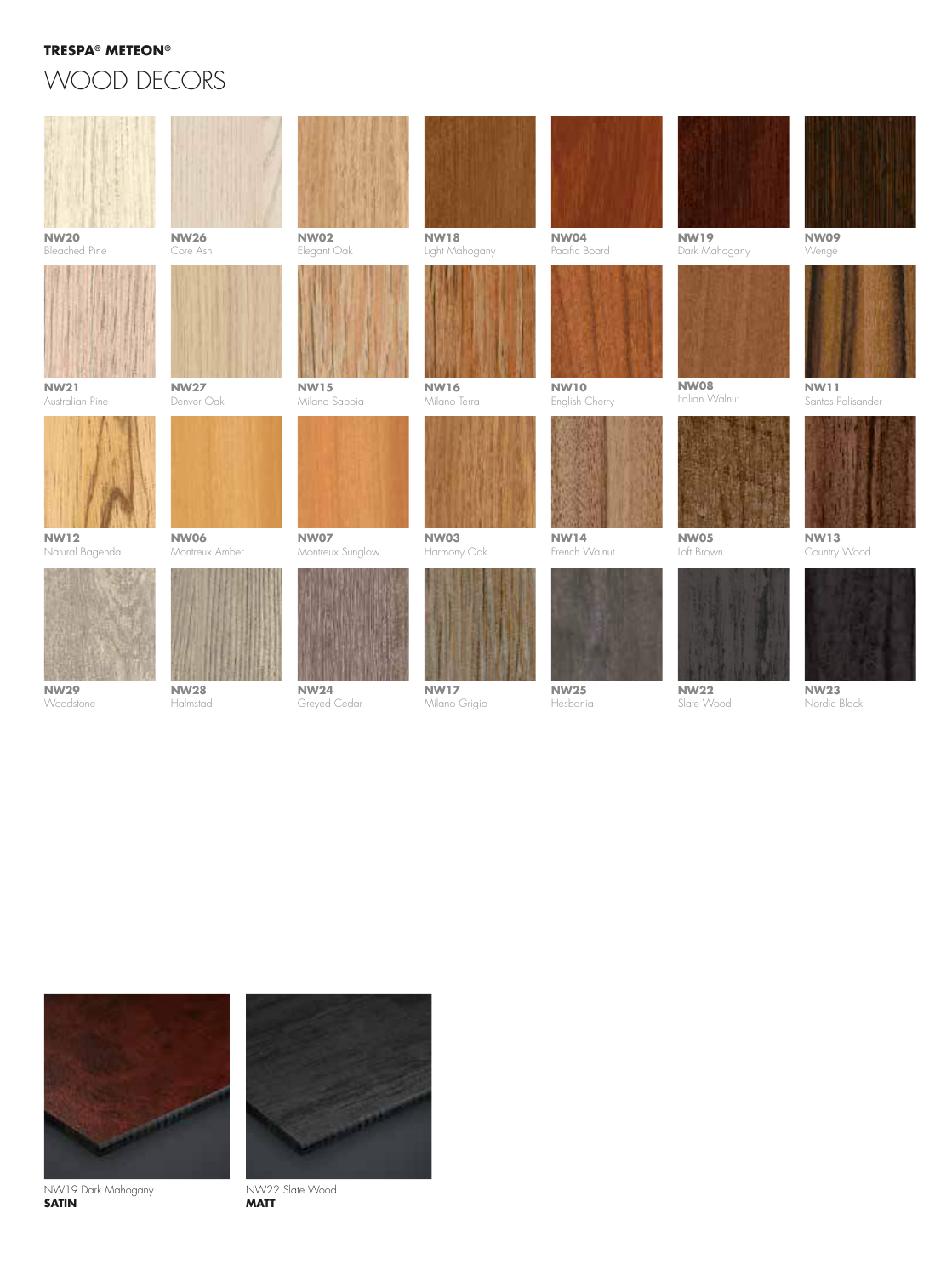# NATURALS



**NM04** \* Sintered Alloy **NM05** \* Hardened Brown

**NM01** Rusted Brown







NA14 Weathered Basalt **MATT-ROCK** 



NM01 Rusted Brown **MATT** 



NM07 Casted Grey **MATT**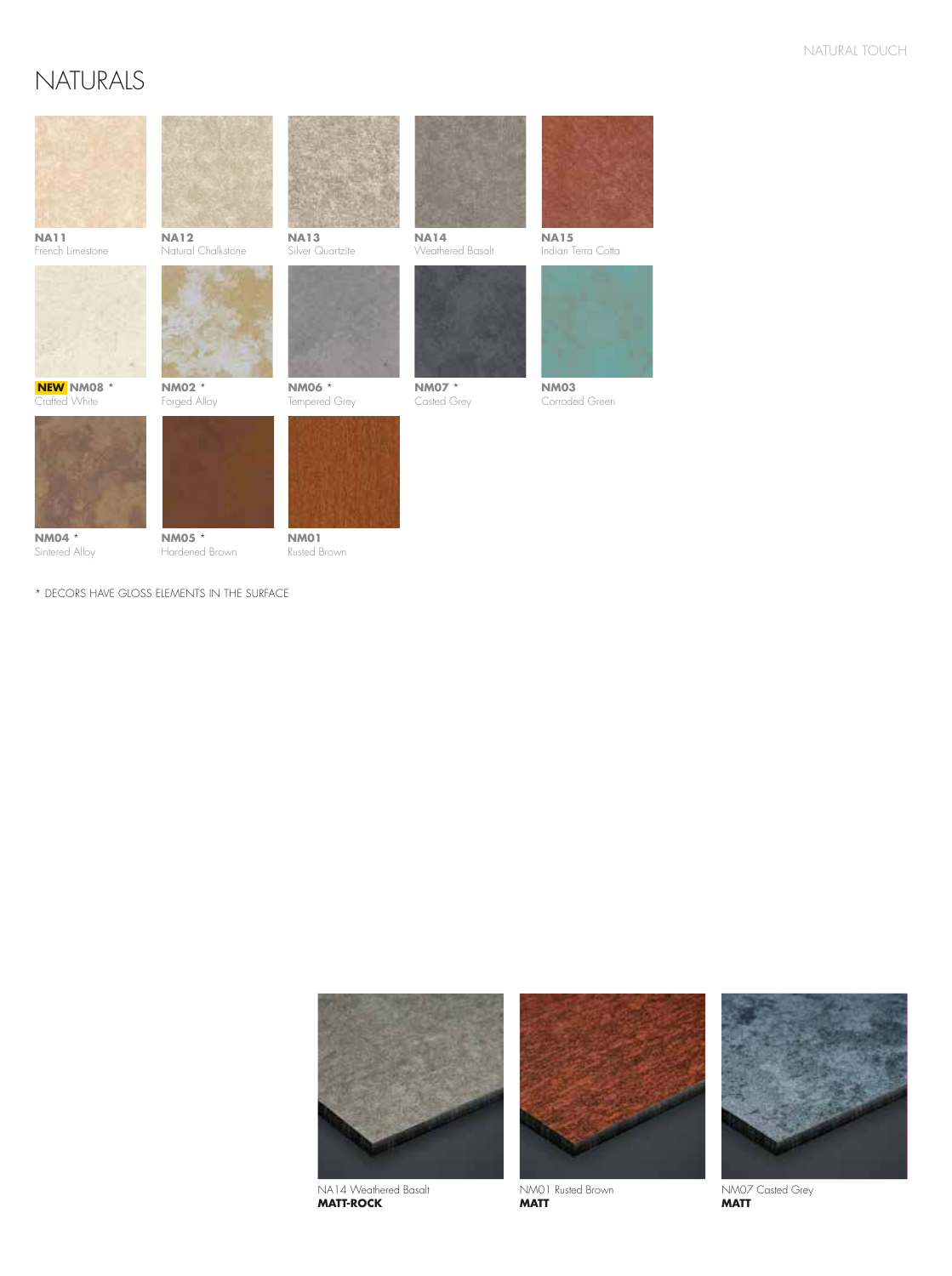### **TRESPA® METEON®**

## **METALLICS**



# FOCUS



Santiago Blanco

Santiago Gris

TO EXPERIENCE THE METALLIC EFFECT AND THE EFFECT OF THE FOCUS FINISHES WE ADVISE YOU TO ORDER A SAMPLE.



M21.8.1 Graphite Grey **SATIN** 



M21.8.1 Graphite Grey **ROCK** 



CM09.03 Brooklyn Steel **SPECULAR**



C08.03 Brooklyn Classic **DIFFUSE**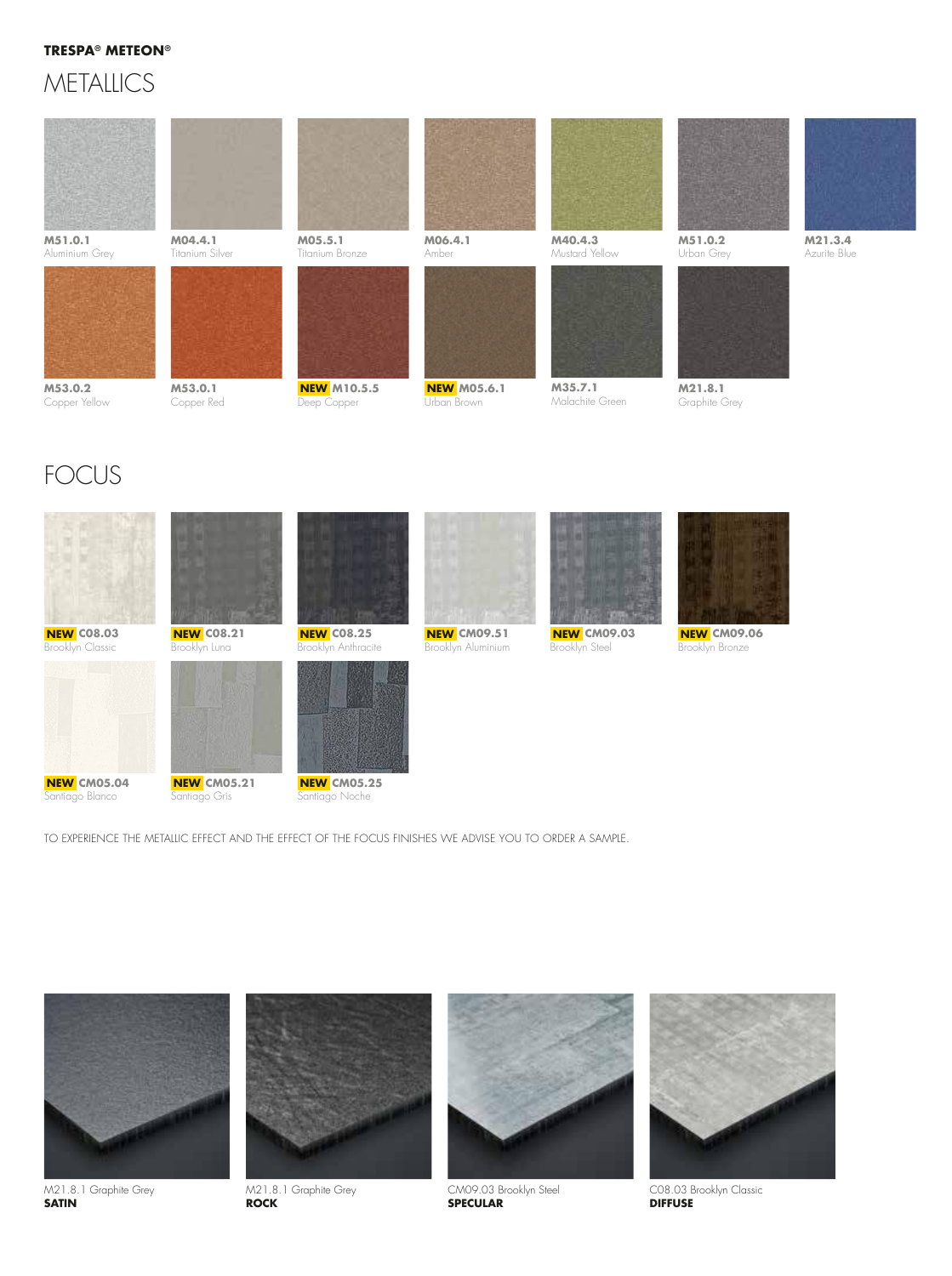# LUMEN



TO EXPERIENCE THE EFFECT OF THE LUMEN FINISHES, WE ADVISE TO ORDER SAMPLES.

## **PROJECT COLOURS**

For the Meteon® Metallics and Lumen, Trespa is happy to create panels in bespoke colours for your project. Almost anything is possible, just tell us what you need. For more information please contact your local Trespa representative.



LM0641 China Gold **DIFFUSE, SPECULAR, OBLIQUE**



L2581 New York Grey **DIFFUSE**



L2581 New York Grey **OBLIQUE**



L2581 New York Grey **SPECULAR**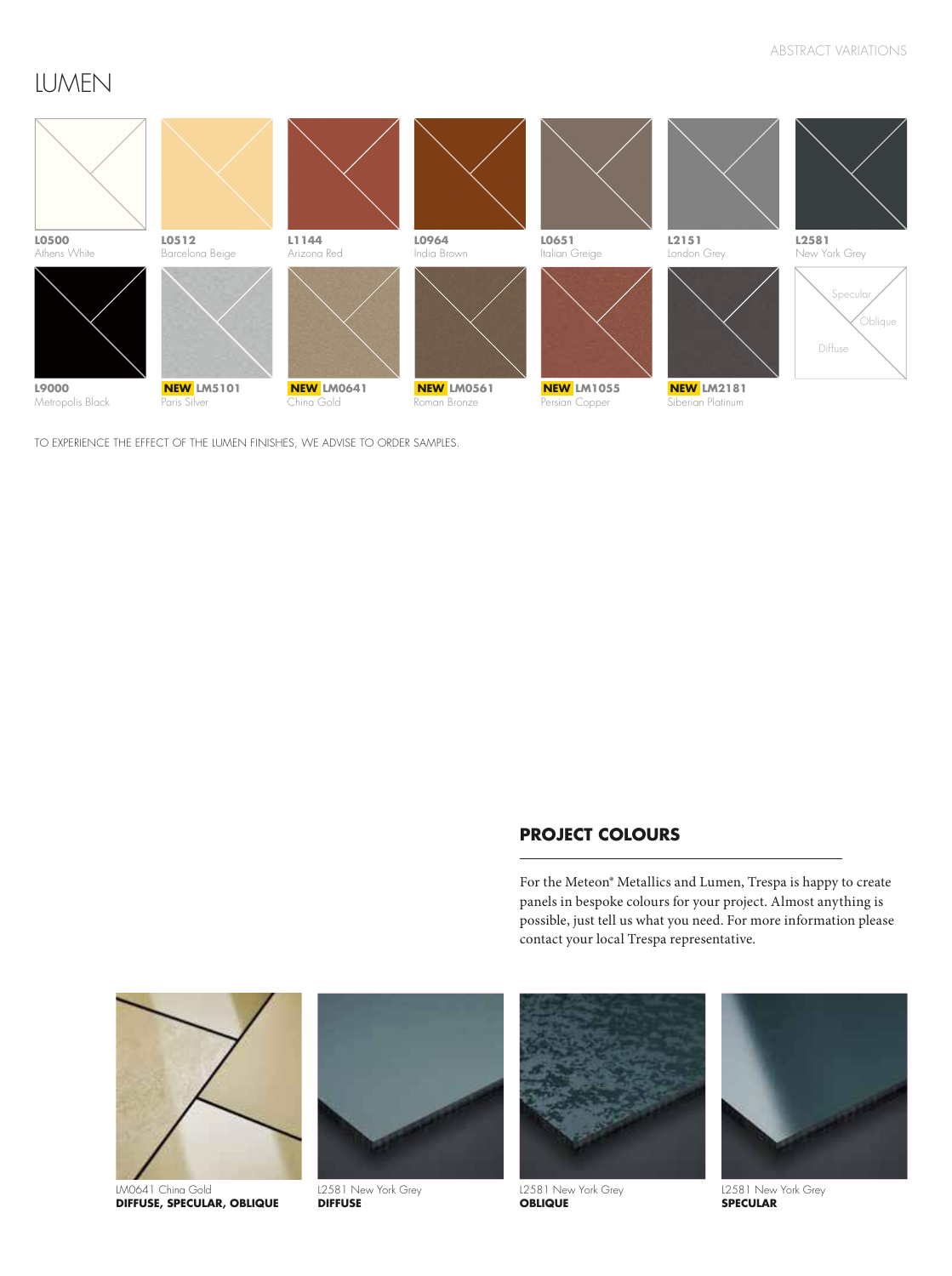## UNI COLOURS

|             |                        |   |    | Satin          |                |   | Rock* |    |
|-------------|------------------------|---|----|----------------|----------------|---|-------|----|
| Colour code | Colour name            | п | ۰. | ч.             | F.             | п | T.    | H. |
| A03.0.0     | White                  | п | п  |                |                | ٠ |       |    |
| A03.1.0     | Pastel Grey            | ٠ | ٠  | ٠              | ٠              | ٠ | ٠     | ٠  |
| A03.4.0     | Silver Grey            | ٠ | ٠  |                | ×              | ٠ | ٠     |    |
| A04.0.0     | Cream White            | ٠ | ٠  | ٠              | ٠              | ٠ | ٠     | ٠  |
|             | Pearl Yellow           |   |    |                |                |   |       |    |
| A04.0.1     |                        | ٠ | ٠  | ٠              | ×              | × | ٠     | п  |
| A04.0.2     | Pale Yellow            | ٠ | ٠  | ٠              | ٠              | ٠ | ٠     |    |
| A04.0.5     | Zinc Yellow            | ٠ | п  |                | п              | п |       |    |
| A04.1.7     | Gold Yellow            | ٠ | ٠  | ٠              | ×              | ٠ | ٠     | ٠  |
| A05.0.0     | Pure White             | ٠ | ٠  | ٠              | п              | ٠ | ٠     | ٠  |
| A05.1.0     | Papyrus White          | ٠ | ٠  | ٠              | ٠              | ٠ | ٠     | ٠  |
| A05.1.1     | Stone Beige            | ٠ | п  | п              | п              | ٠ | ٠     | ٠  |
| A05.1.2     | Champagne              | ٠ | ٠  | ٠              | ٠              | ٠ | ٠     | ٠  |
| A05.1.4     | Sun Yellow             | ٠ |    |                |                | × |       |    |
| A05.5.0     | Quartz Grey            | ٠ | ٠  | ٠              | ٠              | ٠ | ٠     | ٠  |
| A06.3.5     | Ochre                  | ٠ | п  | н              | п              | ٠ | п     | п  |
| A06.5.1     | Toscana Greige         | ٠ | ٠  | ٠              | ٠              | ٠ | ٠     |    |
| A06.7.1     | Natural Greige         | ٠ | п  | ٠              | ٠              | ٠ | ٠     | ٠  |
| A07.1.1     | Sand                   | ٠ | ٠  | ٠              | ٠              | ٠ | ٠     |    |
| A08.2.1     |                        | ٠ | п  | п              | п              | п | ٠     |    |
|             | Mid Beige<br>Salmon    |   |    |                |                |   |       |    |
| A08.2.3     |                        | ٠ | ٠  | ٠              | ٠              | ٠ | ٠     | ٠  |
| A08.3.1     | Stone Grey             | ٠ | ٠  | ×              | ٠              | × |       |    |
| A08.4.5     | Rusty Red              | ٠ | ٠  | ٠              | ٠              | ٠ | ٠     | ٠  |
| A08.8.1     | Dark Brown             | ٠ | ٠  | п              | ٠              | ٠ | ٠     | n  |
| A09.6.4     | Mahogany Red           | ٠ | ٠  | ٠              | ٠              | ٠ | ٠     | ٠  |
| A10.1.8     | Red Orange             | ٠ | п  | ٠              | ٠              | ٠ | п     | п  |
| A10.3.4     | Terra Cotta            | ٠ | ٠  | ٠              | ٠              | ٠ | ٠     |    |
| A10.4.5     | Sienna Brown           | ٠ | ٠  | ٠              | п              | ٠ | ٠     | ٠  |
| A10.6.1     | Taupe                  | ٠ | ٠  | ×              | ٠              | ٠ | ٠     | ٠  |
| A11.4.4     | English Red            | ٠ | п  | п              | ٠              | ٠ | ٠     | ٠  |
| A11.8.0     | Ceramic Greige         | ٠ | ٠  | ٠              | ٠              | ٠ | ٠     | n  |
| A12.1.8     | Passion Red            | ٠ | ٠  | ٠              | ٠              | ٠ | ٠     | ×  |
| A12.3.7     | Carmine Red            | ٠ | ٠  | ٠              | ٠              |   | ٠     | n  |
| A12.6.3     | Wine Red               | ٠ | п  |                | п              | п |       | n  |
| A14.7.2     | Deep Red Brown         | ٠ | ٠  | ×              | ٠              | ٠ | ٠     | ٠  |
| A16.5.1     | Mauve                  | ٠ | ٠  | ٠              | ٠              | ٠ | ٠     |    |
|             |                        |   |    |                |                |   |       |    |
| A17.3.5     | Cyclam                 | ٠ | ٠  | ٠              | ٠              | ٠ | ٠     | ٠  |
| A20.2.3     | Light Viola            | ٠ | н  | ٠              | п              | п | ٠     | п  |
| A20.5.2     | Lavender Blue          | ٠ | ٠  | ٠              | ٠              | ٠ | ٠     | ٠  |
| A20.7.2     | Dark Blue              | ٠ | п  | ٠              | ٠              | ٠ | п     | ٠  |
| A21.1.0     | Winter Grey            | ٠ | ٠  | ٠              | ٠              | ٠ | ٠     |    |
| A21.5.1     | Mid Grey               | ٠ | ٠  | п              | ٠              | п | ٠     |    |
| A21.5.4     | Cobalt Blue            | ٠ | ٠  | ٠              | ٠              |   |       |    |
| A21.7.0     | Steel Grey             | ٠ | ٠  | ٠              | ٠              | п | ٠     | ٠  |
| A22.1.6     | Royal Blue             |   |    |                |                |   |       |    |
| A22.2.1     | <b>Bluish Grey</b>     |   |    | ×              | ٠              |   |       |    |
| A22.2.4     | Powder Blue            | ٠ | ٠  | ٠              | ٠              | ٠ | ٠     | ٠  |
| A22.3.1     | Ocean Grey             | ٠ | ٠  | ٠              | ٠              | ٠ | ٠     | ٠  |
| A22.4.4     | <b>Brilliant Blue</b>  | ٠ | ٠  | ٠              | ٠              | ٠ | ٠     | ٠  |
| A22.6.2     | Dark Denim             | ٠ | ٠  | ٠              | ٠              | ٠ | ٠     | ٠  |
|             |                        |   |    |                |                |   |       |    |
| A23.0.4     | Mineral Blue           | ٠ | ٠  | ٠              | ٠              | ٠ | ٠     | ٠  |
| A24.0.3     | Polar Blue             | × | ٠  | ٠              | ×              |   | ٠     | п  |
| A24.4.1     | Steel Blue             | ٠ | ٠  | ٠              | ٠              | ٠ | ٠     | ٠  |
| A25.8.1     | Anthracite Grey        | ٠ | ٠  | ٠              | ×              |   | ٠     | ٠  |
| A26.5.4     | Pacific                | ٠ | ٠  | ٠              | ٠              |   | ٠     | ٠  |
| A28.2.1     | Aquamarine             | ٠ | ٠  | ٠              | $\blacksquare$ | ٠ | ٠     | ٠  |
| A28.6.2     | Mid Green              | ٠ | ٠  | ٠              | ٠              | ٠ | ٠     | ٠  |
| A30.3.2     | Verdigris              | ٠ | ٠  | ٠              | $\blacksquare$ | ٠ | ٠     | ٠  |
| A32.2.1     | Translucent Green      | ٠ | ٠  | ٠              | ٠              | ٠ | ٠     | ٠  |
| A32.7.2     | Dark Green             | ٠ | ٠  | ٠              | ٠              |   | ٠     | ٠  |
| A33.3.6     | <b>Brilliant Green</b> | ٠ | ٠  | ٠              | ٠              | ٠ | ٠     | ٠  |
| A34.8.1     | Forest Green           | ٠ | ٠  | ٠              | ٠              | ٠ | ٠     | ٠  |
| A35.4.0     | Cactus Green           | ٠ | ٠  | ٠              | ٠              | ٠ | ٠     | ٠  |
| A36.3.5     | Turf Green             | ٠ | ٠  | ٠              | ٠              | ٠ | ٠     | ٠  |
| A37.0.8     | Lime Green             | ٠ | ٠  | ٠              | ٠              |   | ٠     | ٠  |
| A37.2.3     | Spring Green           | ٠ | ٠  | $\blacksquare$ | ٠              | ٠ | ٠     | ٠  |
| A41.0.6     | Mojito Green           | ٠ | ٠  | ٠              | ٠              | ٠ | ٠     | ٠  |
| A90.0.0     | <b>Black</b>           |   |    |                |                |   |       |    |
|             |                        | ٠ | ٠  | ٠              | ٠              |   | ٠     | ٠  |

## WOOD DECORS

| Colour code      | Colour name          | Satin          |    |    | Matt |                |   |                |                |
|------------------|----------------------|----------------|----|----|------|----------------|---|----------------|----------------|
|                  |                      | ٠              | 喘  | ٠. | F)   | ▬              | 唱 | œ.             | F.             |
| <b>NW02</b>      | Elegant Oak          | ٠              | ٠  | ٠  | ٠    | ٠              | ٠ | ٠              | ٠              |
| NW03             | Harmony Oak          | ٠              | ٠  | ٠  | ٠    |                |   |                |                |
| NW04             | Pacific Board        | ٠              | ٠  | ٠  | ٠    | ٠              | ٠ | ٠              | $\blacksquare$ |
| <b>NW0.5</b>     | <b>Ioft Brown</b>    | ٠              | ٠  | ٠  | ٠    | ٠              | ٠ | ٠              | ٠              |
| <b>NW06</b>      | Montreux Amber       | $\blacksquare$ | ٠  | ٠  | ٠    |                |   |                |                |
| NW07             | Montreux Sunglow     | ٠              | ٠  | ٠  | ٠    |                |   |                |                |
| <b>NW08</b>      | Italian Walnut       | ٠              | ٠  | ٠  | ٠    | ٠              | ٠ | ٠              | ٠              |
| <b>NW09</b>      | Wenge                | ٠              | ٠  | ٠  | ٠    | ٠              | ٠ | ٠              | ٠              |
| <b>NW10</b>      | English Cherry       | ٠              | ٠  | ٠  | ٠    |                |   |                |                |
| NW11             | Santos Palisander    | ٠              | ٠  | ٠  | ٠    |                |   |                |                |
| <b>NW12</b>      | Natural Bagenda      | ٠              | ٠  | ٠  | ٠    |                |   |                |                |
| <b>NW13</b>      | Country Wood         | ٠              | ٠  | ٠  | ٠    |                |   |                |                |
| <b>NW14</b>      | French Walnut        | ٠              | ٠  | ٠  | ٠    | ٠              | ٠ | ٠              | ٠              |
| <b>NW15</b>      | Milano Sabbia        | ٠              | ٠  | ٠  | ٠    |                |   |                |                |
| NW16             | Milano Terra         | ٠              | ۰  | ٠  | ٠    | $\blacksquare$ | ٠ | ٠              | ٠              |
| <b>NW17</b>      | Milano Grigio        | ٠              | ٠  | ٠  | ٠    | ٠              | ٠ | ٠              | ٠              |
| <b>NW18</b>      | Light Mahogany       | $\blacksquare$ | n. | ٠  | ٠    |                |   |                |                |
| <b>NW19</b>      | Dark Mahogany        | ٠              | ٠  | ٠  | ٠    |                |   |                |                |
| <b>NW20</b>      | <b>Bleached Pine</b> | ٠              | ۰  | ٠  | ٠    | $\blacksquare$ | ٠ | $\blacksquare$ | $\blacksquare$ |
| NW <sub>21</sub> | Australian Pine      | ٠              | ٠  | ٠  | ٠    | ٠              | ٠ | ٠              | ٠              |
| <b>NW22</b>      | Slate Wood           | ٠              | ٠  | ٠  | ٠    | ٠              | ٠ | п              | ٠              |
| <b>NW23</b>      | Nordic Black         | ٠              | ٠  | ٠  | ٠    | ٠              | ٠ | ٠              | ٠              |
| <b>NW24</b>      | Greyed Cedar         |                |    |    |      | ٠              | ٠ | ٠              | ٠              |
| <b>NW25</b>      | Hesbania             |                |    |    |      | ٠              | ٠ | ٠              | ٠              |
| <b>NW26</b>      | Core Ash             |                |    |    |      | ٠              | ٠ | п              | ٠              |
| <b>NW27</b>      | Denver Oak           |                |    |    |      | ٠              | ٠ | ٠              | ٠              |
| <b>NW28</b>      | Halmstad             |                |    |    |      | ٠              | ٠ | ٠              | ٠              |
| <b>NW29</b>      | Woodstone            |                |    |    |      | ٠              | ٠ | ٠              | ٠              |

TRESPA® METEON® WOOD DECORS PANELS FEATURE A DIRECTIONAL COLOURED SURFACE. THE GRAIN OF TRESPA® METEON® WOOD DECORS RUNS THE LENGTH DIRECTION OF THE PANEL.

## NATURALS

| Colour code |                      |   | Matt | Matt-Rock* |    |   |   |
|-------------|----------------------|---|------|------------|----|---|---|
|             | Colour name          |   | r.   |            | L. |   |   |
| NA11        | French Limestone     | ٠ | ٠    | ٠          | ٠  | ٠ | ٠ |
| <b>NA12</b> | Natural Chalkstone   | ٠ | ٠    | ٠          | ٠  | ٠ | ٠ |
| <b>NA13</b> | Silver Quartzite     | ٠ | ٠    | ٠          | ٠  | ٠ | ٠ |
| <b>NA14</b> | Weathered Basalt     | ٠ | ٠    | ٠          | ٠  | ٠ | ٠ |
| <b>NA15</b> | Indian Terra Cotta   | ٠ | ٠    | ٠          | ٠  | ٠ | ٠ |
| NM01        | Rusted Brown         | ٠ | ٠    | ٠          | ٠  |   |   |
| NM02**      | Forged Alloy         | ٠ | ٠    | ٠          | ٠  |   |   |
| <b>NM03</b> | Corroded Green       | ٠ | ٠    | ٠          | ٠  |   |   |
| NM04 **     | Sintered Alloy       | ٠ | ٠    | ٠          | ٠  |   |   |
| NM05**      | Hardened Brown       |   | ٠    | ٠          | ٠  |   |   |
| NM06 **     | <b>Tempered Grey</b> | ٠ | ٠    | ٠          | ٠  |   |   |
| NM07**      | Casted Grey          |   | ٠    | ٠          | ٠  |   |   |
| NM08 **     | Crafted White        |   | ٠    | ٠          | ٠  |   |   |

TRESPA® METEON® NATURALS PANELS FEATURE A DIRECTIONAL COLOURED SURFACE.

\* WITH SATIN REVERSE.

\*\* DECORS HAVE GLOSS ELEMENTS IN THE SURFACE.

\* WITH SATIN REVERSE.